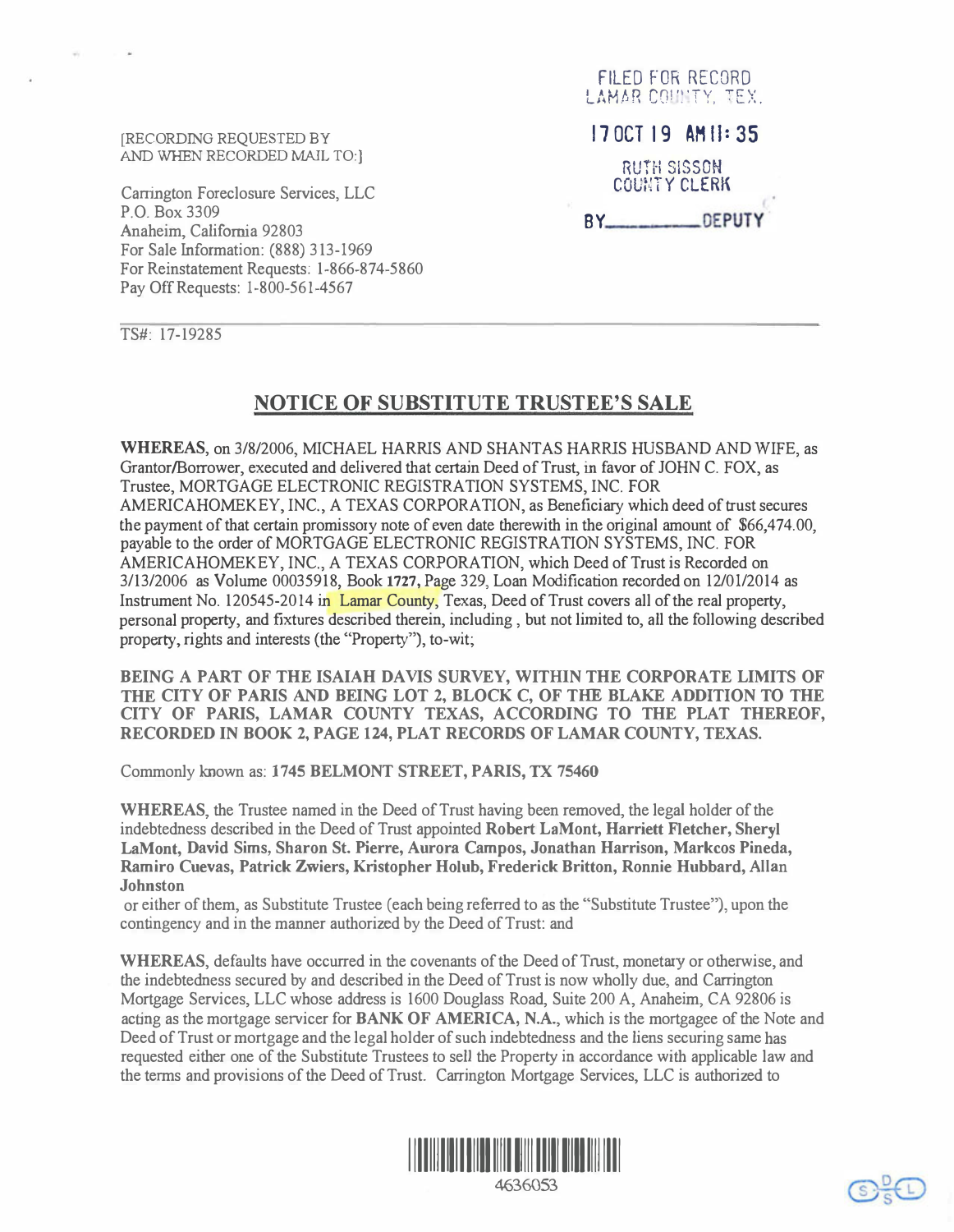represent the mortgagee by virtue of a written servicing agreement with the mortgagee. Pursuant to that agreement and Texas Property Code Section 51.0025, Carrington Mortgage Services, LLC is authorized to administer the foreclosure referenced herein.

NOW, THEREFORE, NOTICE IS HEREBY GIVEN, that on TUESDAY, 12/5/2017 at 1:00 PM, or no later than three (3) hours after such time, being the first Tuesday of such month, of Lamar County, Texas, the Substitute Trustee will sell the Property at public venue to the highest bidder for cash. The sale will take place at the area designated by the Commissioner's Court for sales of real property under a power of sale conferred by a deed of trust or other contract lien as follows: THE EAST FOYER, JUST INSIDE THE FIRST FLOOR EAST ENTRANCE TO THE LAMAR COUNTY COURTHOUSE AT 119 NORTH MAIN STREET, PARIS, LAMAR COUNTY Lamar County Courthouse, 119 North Main, Paris, TX 75460

NOTICE IS FURTHER GIVEN that , except to the extent that the Substitute Trustee may bind and obligate Mortgagors to warrant title the Property under the terms of the Deed of Trust, conveyance of the Property shall be made without any representations or warranties whatsoever, express or implied.

If the Trustee is unable to convey title for any reason, the successful bidder's sole and exclusive remedy shall be the return of monies paid to the Trustee, and the successful bidder shall have no further recourse.

If the sale is set aside for any reason, the Purchaser at the sale shall be entitled only to a return of the deposit paid. The Purchaser shall have no further recourse against the Mortgagor, the Mortgagee, or the Mortgagee's Attorney.

ASSERT AND PROTECT YOUR RIGHTS AS A MEMBER OF THE ARMED FORCES OF THE UNITED STATES. IF YOU ARE OR YOUR SPOUSE IS SERVING ON ACTIVE MILITARY DUTY, INCLUDING ACTIVE MILITARY DUTY AS A MEMBER OF THE TEXAS NATIONAL GUARD OR THE NATIONAL GUARD OF ANOTHER STATE OR AS A MEMBER OF A RESERVE COMPONENT OF THE ARMED FORCES OF THE UNITED STATES, PLEASE SEND WRITTEN NOTICE OF THE ACTIVE DUTY MILITARY SERVICE TO THE SENDER OF THIS NOTICE IMMEDIATELY.

THIS INSTRUMENT APPOINTS THE SUBSTITUTE TRUSTEE(S) IDENTIFIED TO SELL THE PROPERTY DESCRIBED IN THE SECURITY INSTRUMENT IDENTIFIED IN THIS NOTICE OF SALE THE PERSON SIGNING THIS NOTICE IS THE ATTORNEY OR AUTHORIZED AGENT OF THE MORTGAGEE OR MORTGAGE SERVICER

WITNESS, my hand this 10/18/2017

-&.f Uo,;f By: Substitute Trustee(s)

By: Substitute Hustoc<sub>(S)</sub><br>Robert LaMont, Harriett Fletcher, Sheryl LaMont, David Sims, Sharon St. Pierre, Aurora Campos, Jonathan Harrison, Markcos Pineda, Ramiro Cuevas, Patrick Zwiers, Kristopher Holub, Frederick Britton, Ronnie Hubbard, Allan Johnston

C/O Carrington Foreclosure Services, LLC P.O. Box 3309